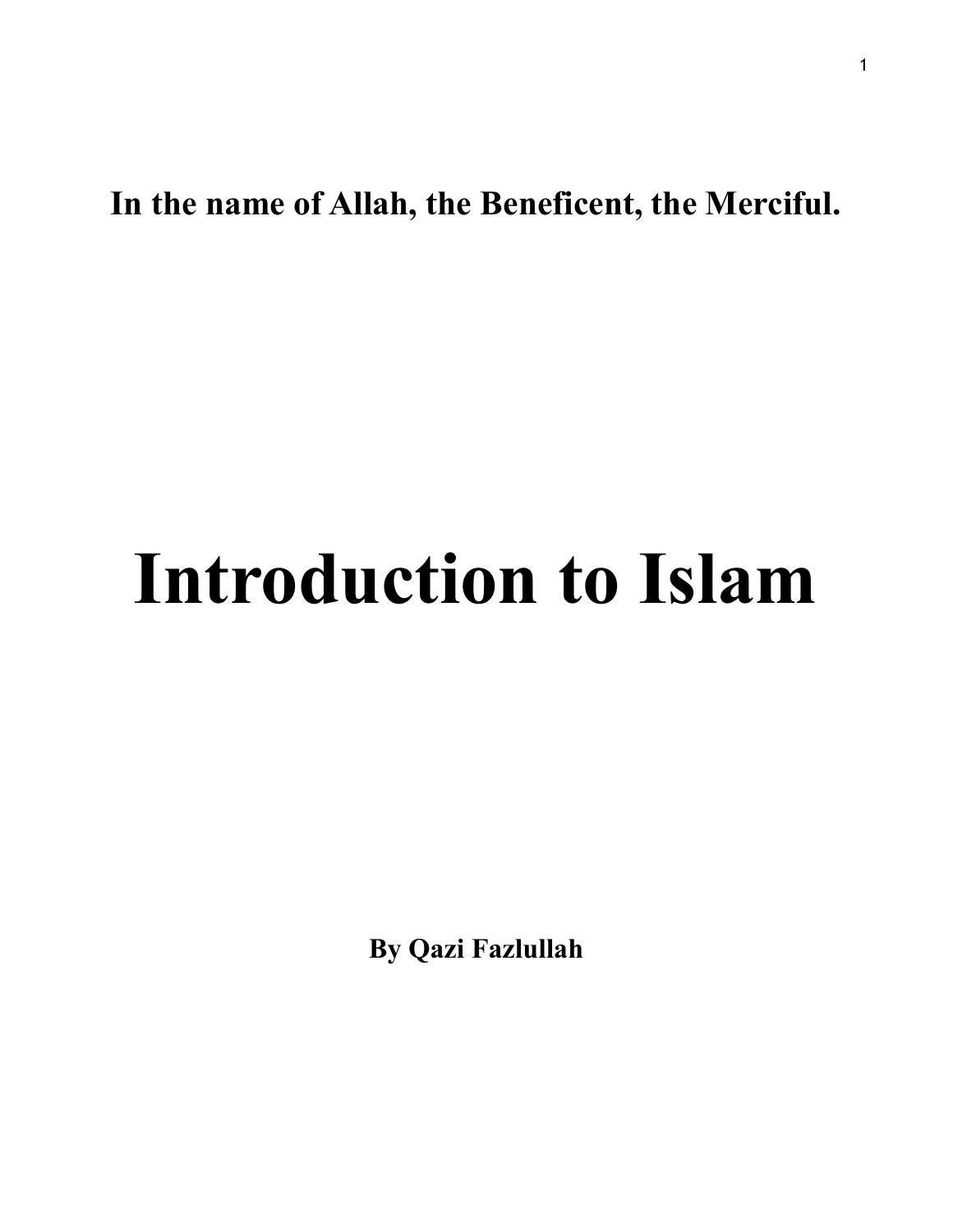**Allah (SWT) says in the Holy Quran Surah Al-Baqarah 2:208, "Indeed religion in the sight of Allah is Islam (only) and he who seek a religion other than Islam, it will never be accepted of him and he is the loser in the day of resurrection."** 

## Preface:

 God almighty (Allah) has given respect and honor to human beings as His agent in the universe. He sent Messengers to guide them to the right path and to receive prosperity in this life and in the hereafter. Muhammad (SAS) is the last and final Prophet of God Almighty, and the Holy Quran is the last and final message of God Almighty and it is fundamental source for all Islamic laws.

# **Islam – The most liked and chosen religion:**

 "Islam" is an Arabic word derived from another Arabic word known as "silm" or "salm" which means peace, conciliation and reconciliation. While Islam means to avail this peace for you through submission to God almighty and to provide peace to others, it also means surrender, submission, and obedience.

 As a "Deen" and as a religion, this is the one most liked and chosen for mankind by Allah (SWT). As stated in the Holy Quran Surah Al-Maidah 5:3, **"And I have chosen for you Islam as a Deen (religion)."**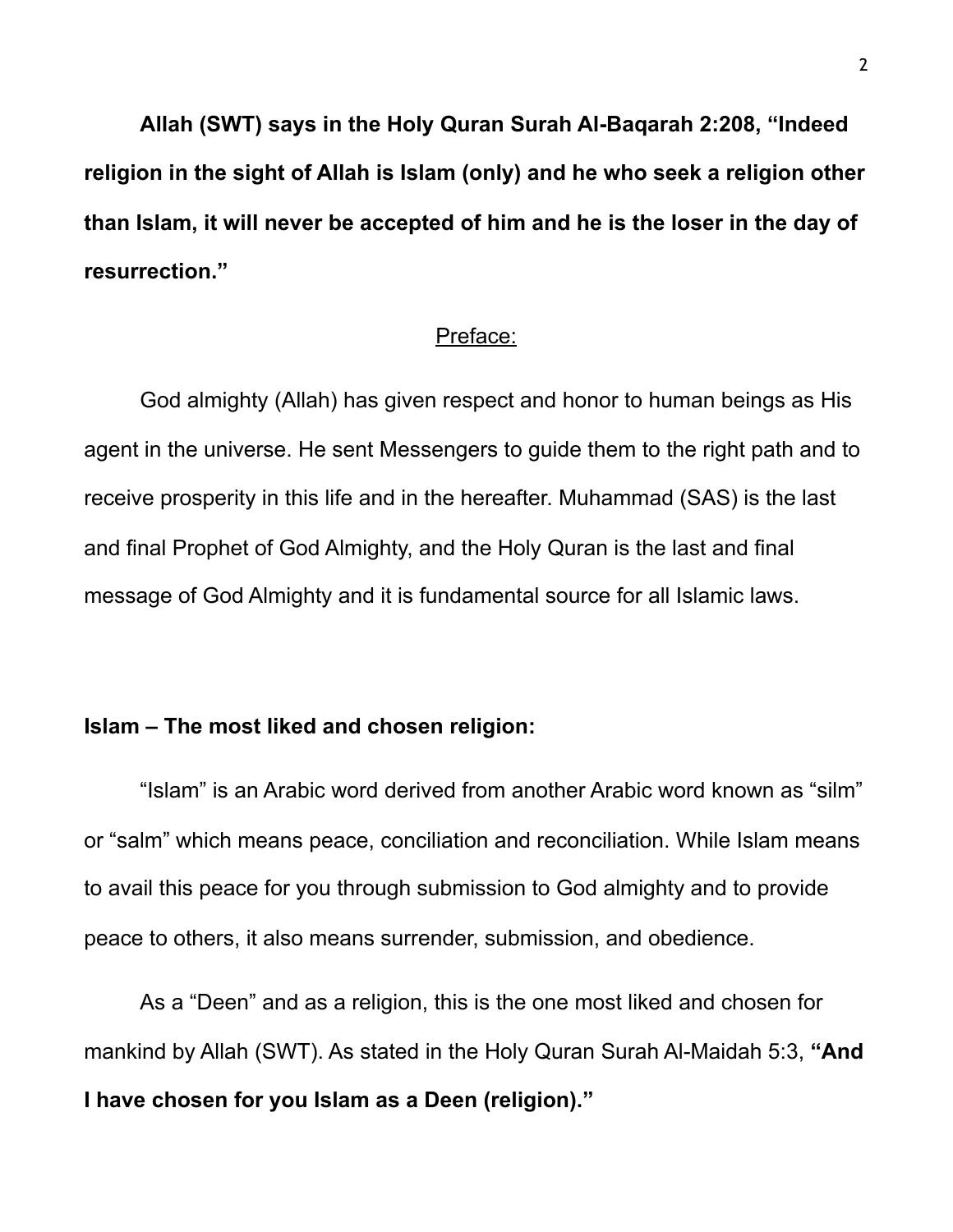Islam is the Deen (religion) of all the Messengers as Allah (SWT) said in Surah Ash-Shuraa 42:13, **"He has ordained for you the same religion (Islam) which he ordained for Nuh (Noah) and that which we inspired in you, and that which we ordained for Ibrahim (Abraham), Moses, and Jesus, saying you should establish Deen and make no division."** 

The basic, original and common call for every Messenger was "Tauheed," which is to convince people that there is no God but Allah (God) Almighty.

**Surah Al Anbiya 21:25, "And we have not sent any messenger before you, but we have revealed to him that there is no God, but Me, so do worship Me alone."** 

 **Surah Al-Imran 3:84, "Say; we believe in God and in what has been revealed to us, and what was revealed to Abraham, Ismael, Isaac, Jacob, and the tribes, and in that which is given to Moses, Jesus, and the Prophets of their Lord, we make no distinction between one and another among them, and to God do we submit."** 

 **Surat At-Tawbah 9:33, "It is He who has sent His Messenger with guidance and the religion of truth, to proclaim it, over all religions even though the pagans may detest (it)."** 

**Basic beliefs in Islam:**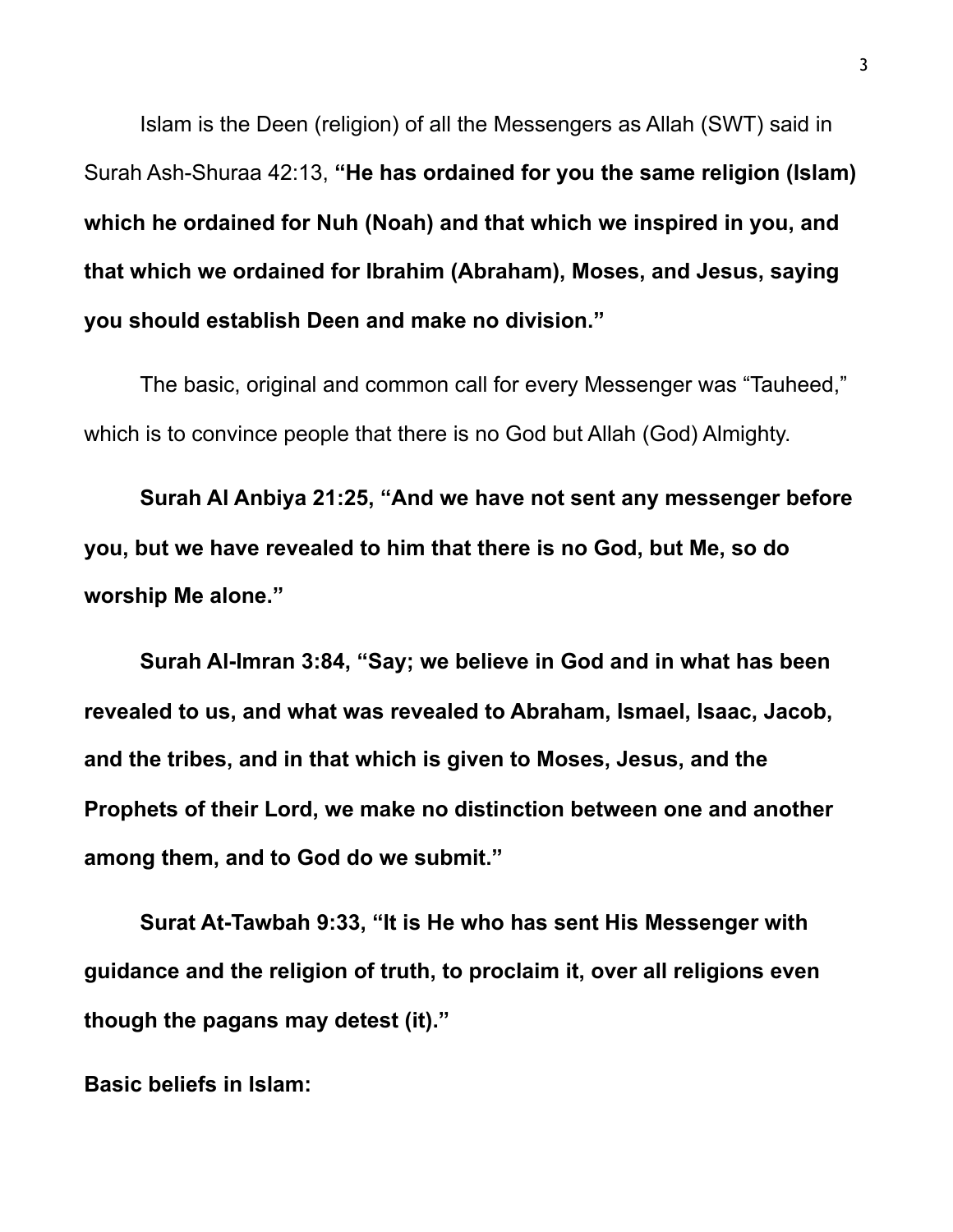Islam has seven fundamental beliefs, which are called "Eiman." The success in the hereafter depends upon Eiman. The word Eiman is derived from the word "Aman" which means peace. So Eiman means to avail peace by being a believer and to provide peace to others by convincing them to be a believer.

### **The seven fundamental faiths in Islam:**

- 1. To believer in Allah (God), and to believe in His oneness that He is the only One, He has no partner, no son, no daughter, no father, no mother, and He has no need for anyone. He is the creator, King, Lord, and sustainer.
- 2. To believe in Allah (SWT)'s Angels. That there is a specific type of His creation known as Angels. These Angels do whatever has been assigned to them by Allah. They are arranged in the light of Allah's commands and they never disobey Him.
- 3. To believe in His books (revealed) and scriptures. There were 104 books and scriptures revealed by Allah (SWT), and amongst these the famous ones are the Taurat (Talmud) revealed to Moses, Dhaboor (Psalms) revealed to Dawood (David), Enjeel (Gospel) revealed to Eisa (Jesus), and the Holy Quran revealed to Muhammad (Peace be upon all of them)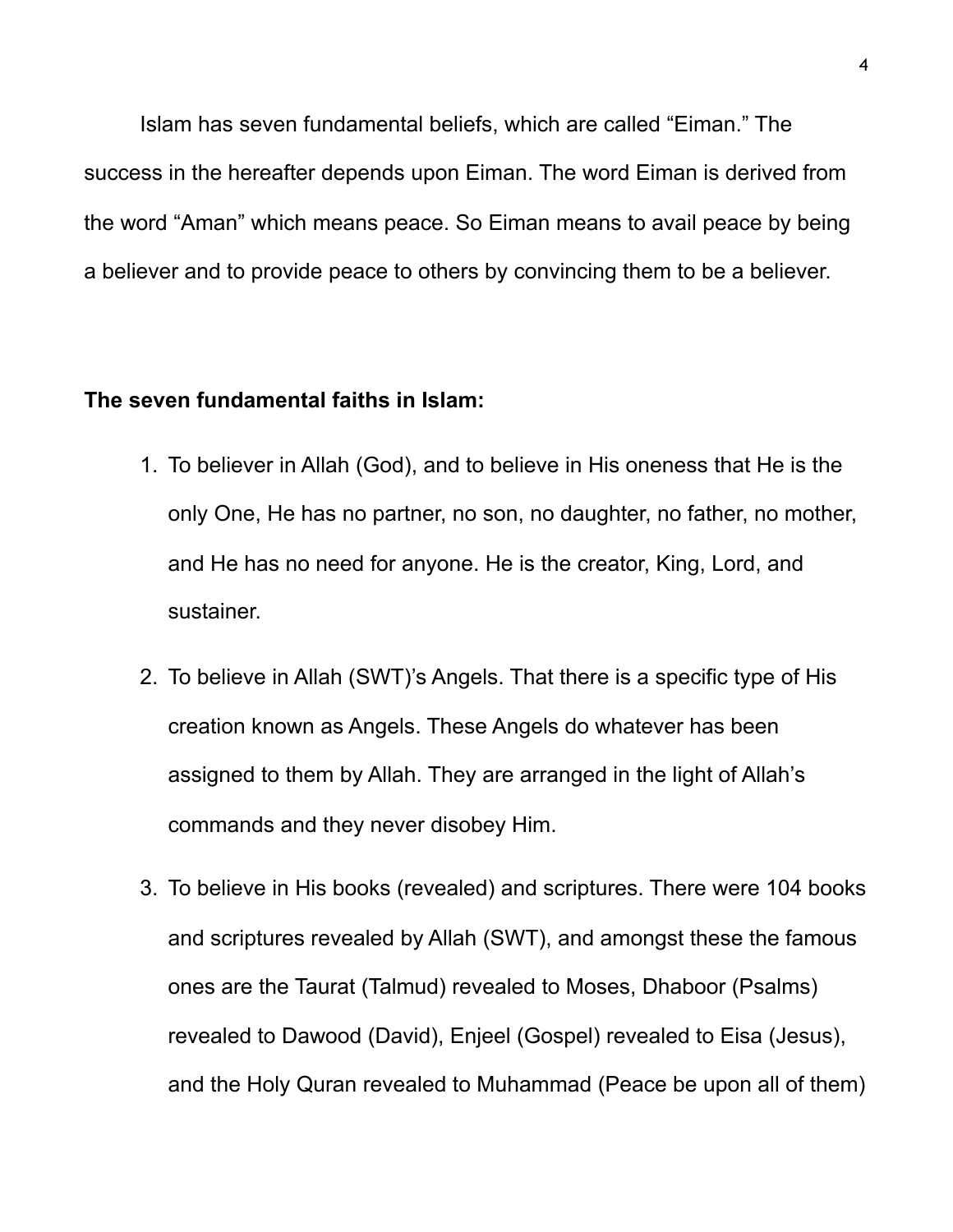as the last and final message of God. All of the previous books and its disfigured scriptures have been rectified in the Holy Quran; therefore, every human being is now bound to obey this book and the last and final Prophet of Allah, Muhammad (SAS).

- 4. To believe in His Prophets since Adam up to Muhammad (SAS), that they were all true and right, and they all came from Allah (SWT) and were guided towards Him. There have been more than one hundred thousand Prophets sent by Allah, but their call has always been the same, and Muhammad (SAS) is the last and final Prophet of Allah. All these Messengers were sent to specific regions of the world and to specific people, which were usually the Prophets own people, and also their message spanned in a specific time period, while Allah's last Prophet, Muhammad (SAS) has been sent to all of mankind, carrying Allah's message for the entire world, and for all times; so he is a universal Prophet.
- 5. To believe in the last day, that it will be the end to this world as we know it, and the day that all things herein will be destroyed.
- 6. To believe in "Taqdeer," which means that everything has been created by Allah (SWT) and He has all control over all things and affairs, and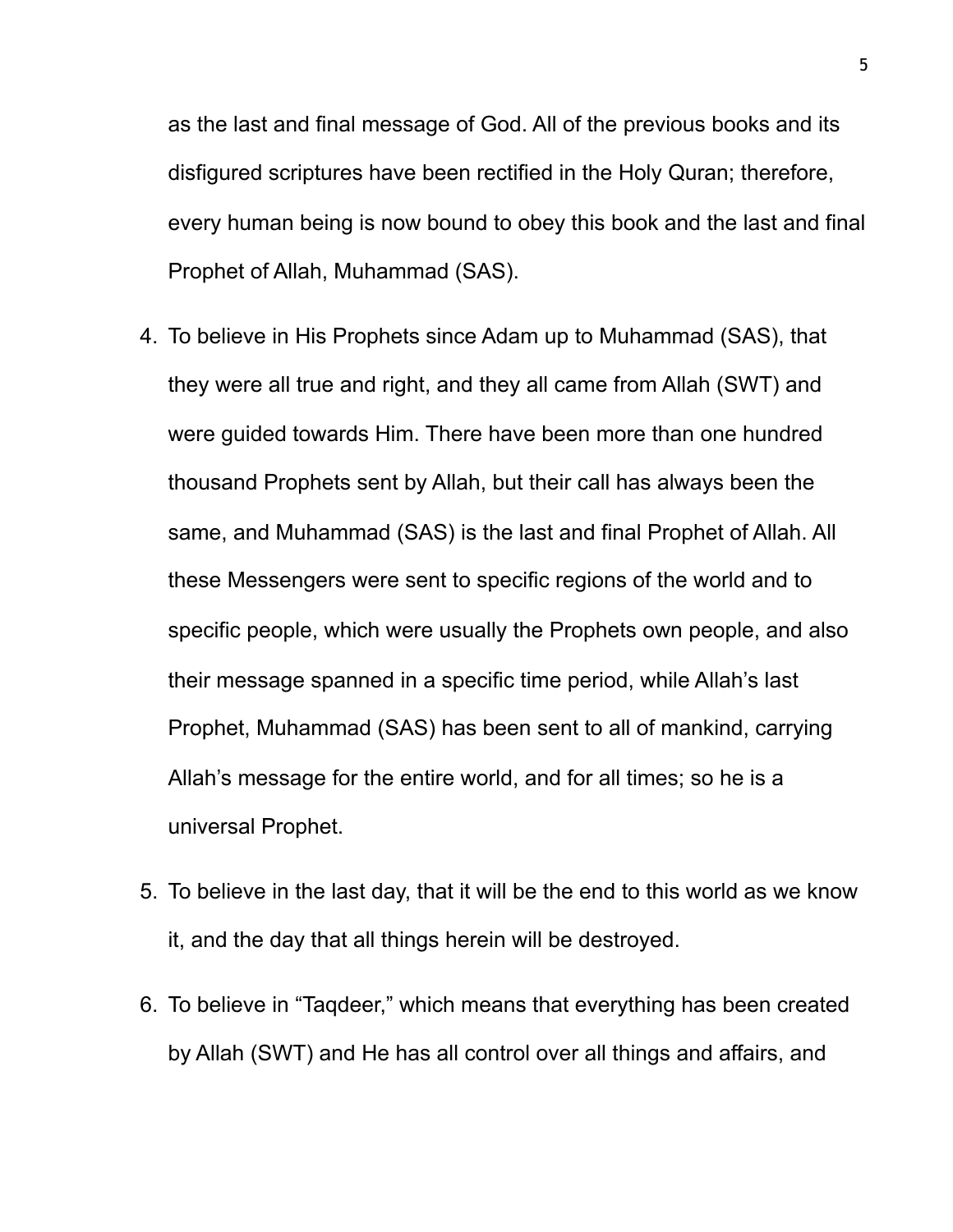everything has been put on record with Him and is pre-destined and preordained by God Almighty.

7. To believe in the life of the hereafter for accountability of all, where we will be either rewarded or punished for our deeds. Deeds even to the extent of an atoms weight of good or an atoms weight of bad shall be accounted for on the day of accountability.

# **Important deeds in Islam:**

Islam is like a canopy, which has five supporting pillars. Each of these pillars is a fundamental tenant and deed that every Muslim must fulfill. These are:

- 1. To declare, testify, and bear witness that there is no God but Allah (SWT), and that Muhammad (SAS) is the Messenger of Allah.
- 2. To pray five times a day. These are called "Salat" and they are:
	- a. Fajr (Morning Prayer) after dawn break and before sunrise.
	- b. Dhuhr (noon) prayer after the sun declines to the west.
	- c. Asr (afternoon) prayer before sunset.
	- d. Maghrib (after sunset) prayer.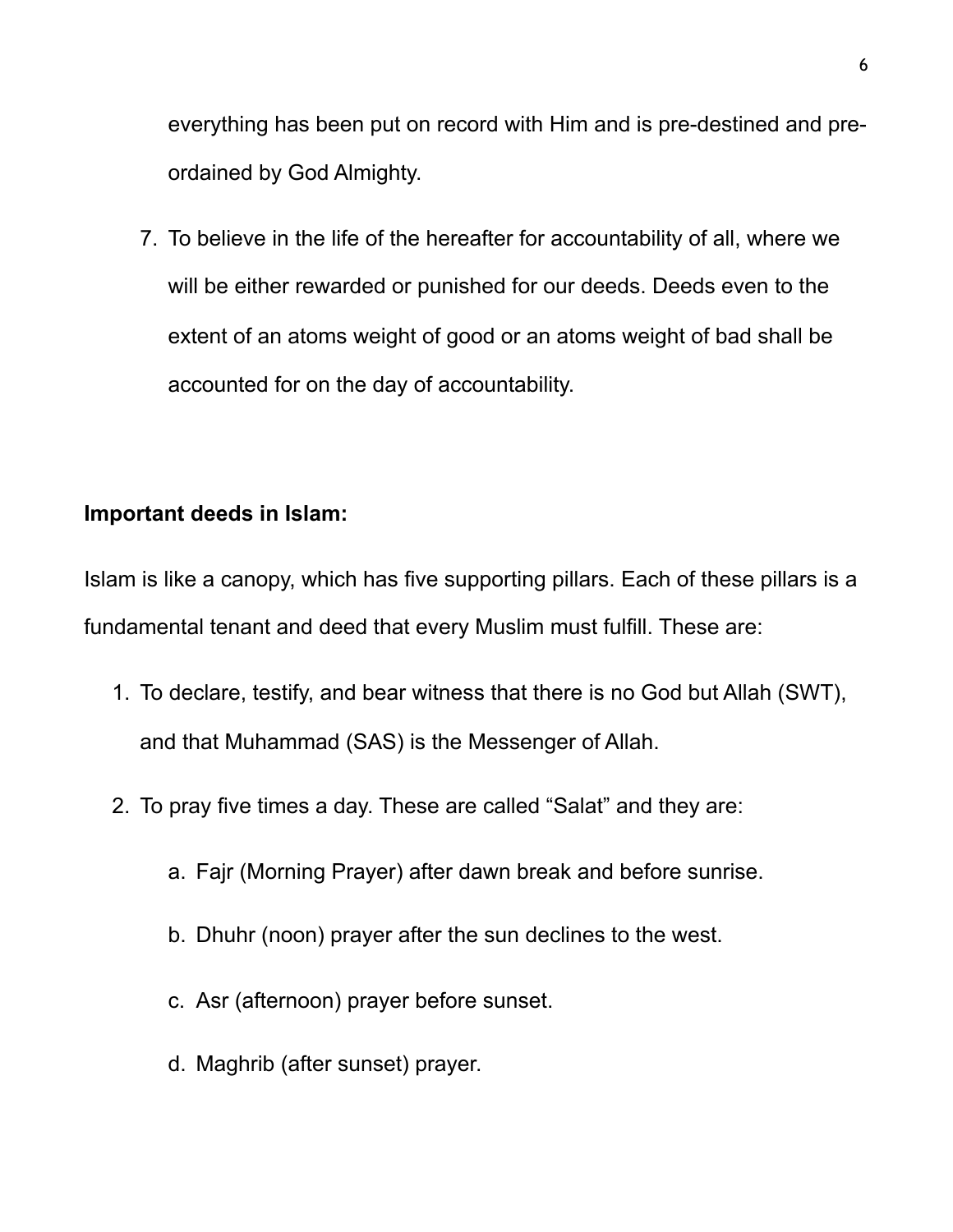- e. Isha (bedtime) prayer.
- 3. Fasting in the month of Ramadan. A lunar month which is the 9<sup>th</sup> month of the lunar calendar.
- 4. Zakat or alms giving which is a mandatory charity payable every year. Every Muslim must pay 2.5 percent of his or her wealth to the needy Muslims.
- 5. Hajj or pilgrimage to the house of Allah, which is in Mecca, Saudi Arabia. To be performed at least once in a lifetime by every Muslim who can afford it. The Hajj is performed in the  $12<sup>th</sup>$  lunar month called Dhul-Hijjah.

# **The status of human beings in Islam:**

Human beings as a whole are a dignified, respectable and honorable creation of Allah (SWT), as the Holy Quran says 17:70, **"Indeed we have given respect to the human beings and we carried them on earth and sea and provided them with good things and preferred them above many of those whom we created with marked preference."**

 Human beings are the highest and finest creation of Allah (SWT). Allah has empowered human beings to not only be able to choose between the right and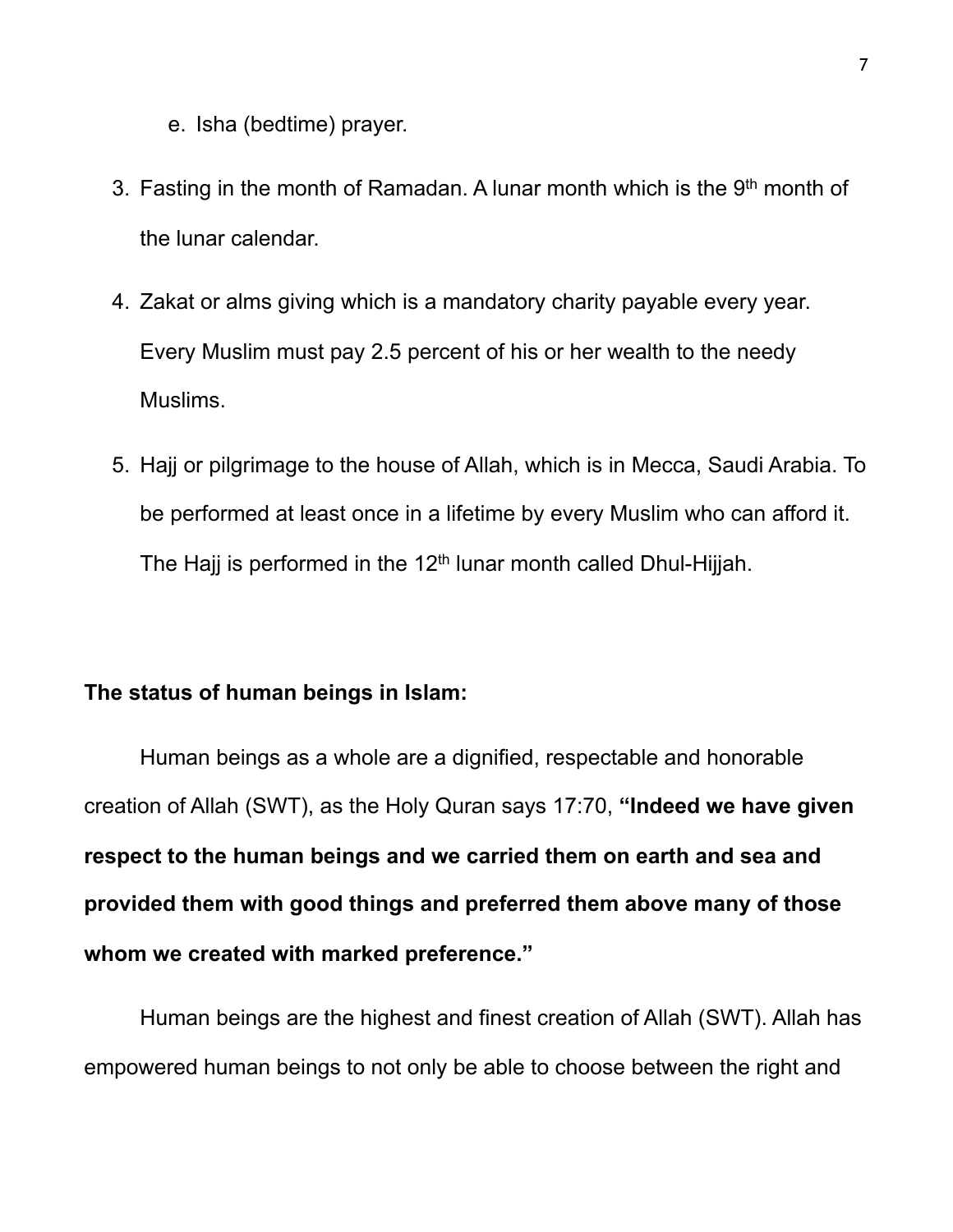wrong path through their own will and free choice, but has also taught humans the right path through Messengers.

 Islam does not allow any form of discrimination either on a regional basis or on race, color, sex, and even religion. It teaches human respect, dignity, and equality for all. Islam ensures justice, freedom, and peace to all with dignity.

 Allah (SWT) said in the Holy Quran 49:13, **"O mankind we created you from one (couple), man and woman (Adam and Eve), and made you into tribes and clans so that you may know (cooperate) with one another. Verily the noblest one of you in the sight of Allah is the one who is the most pious (deeply conscious of Allah and doing goodness to His creations). Behold, Allah is all knowing and all aware."**

 In regard to sex (gender), Allah (SWT) said in the Holy Quran 16:97, **"Whosoever does good deeds, maybe a male or a female, we will give them a satisfactory life here, and we will give them the best reward of what he or she used to do."** 

 And Prophet Muhammad (SAS) in his last address said, **"Be afraid of Allah in regards to your women (respect them and give them their due rights, and do not deny them their status and do not disgrace them)."**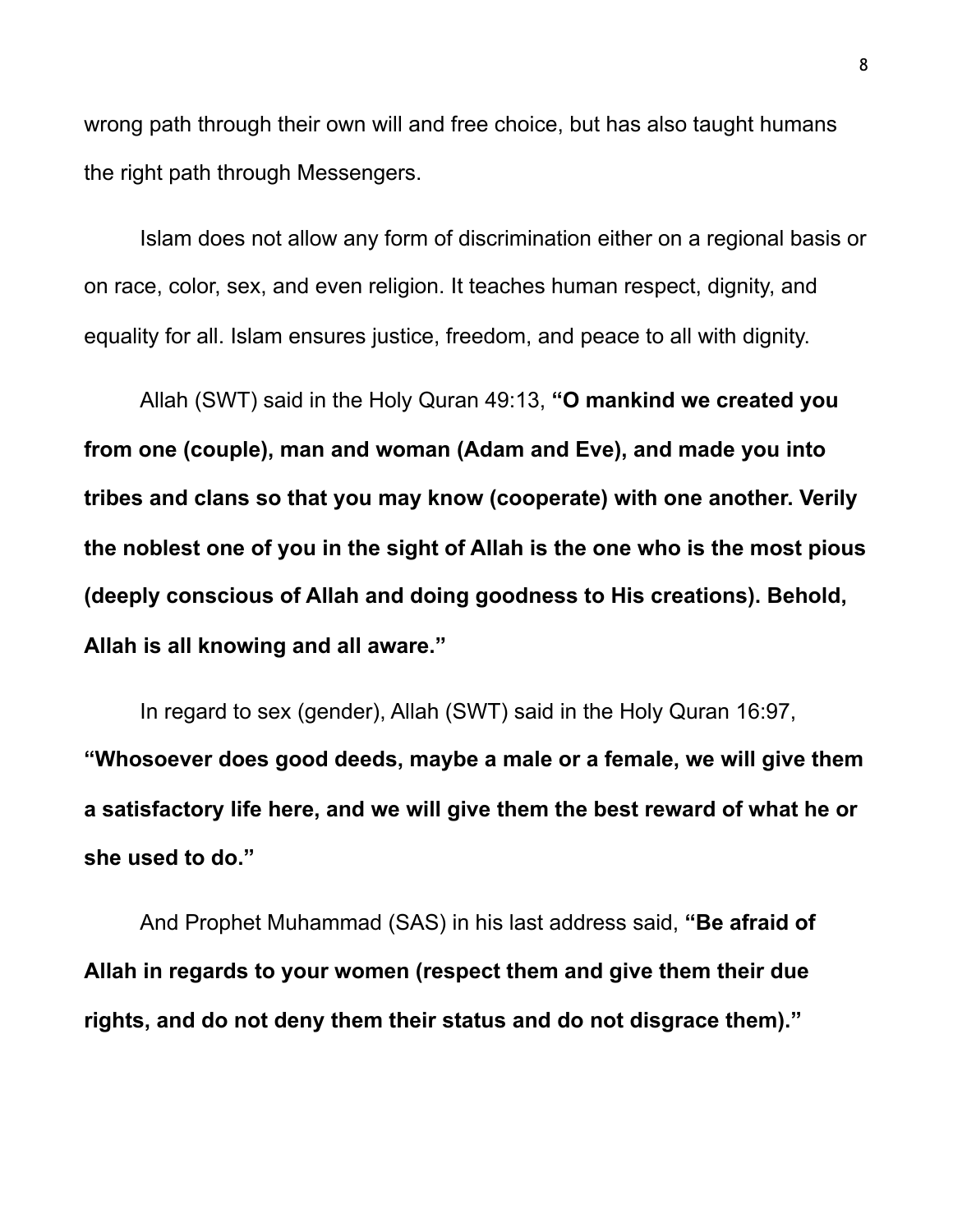In reference to other religions and its followers the non-Muslims living in Islamic States and abiding by the laws of the land must be given their due status, preserving their rights, and be given respect and protection to their places of worship and their right to worship. The Holy Prophet (SAS) said, **"Let them do what their religion is, and for them is that (right) which is for us, and upon them is that (duty) which is upon us, and their blood is (as sacred) as ours, and their wealthy is (as safe) as ours."** And even in reference to wine and pork, two things that are very disliked in Islam, the Holy Prophet (SAS) said, "**Wine for them is like vinegar for us, and pork for them is like lamb for us."**

#### **Status of women in Islam:**

When the Prophet of Allah came, the Arabic society was a rusted society. The women were considered as a utility or treated like a tissue paper, use it and throw it away. Therefore, the wealthy and powerful people used to,

- i. Have as many wives as they wished and to desert from any one of them they liked, keeping her in a hung condition.
- ii. Putting his hand over a woman and claiming it without her consent or even the consent of her family if she was not from a powerful family, which means that might was right.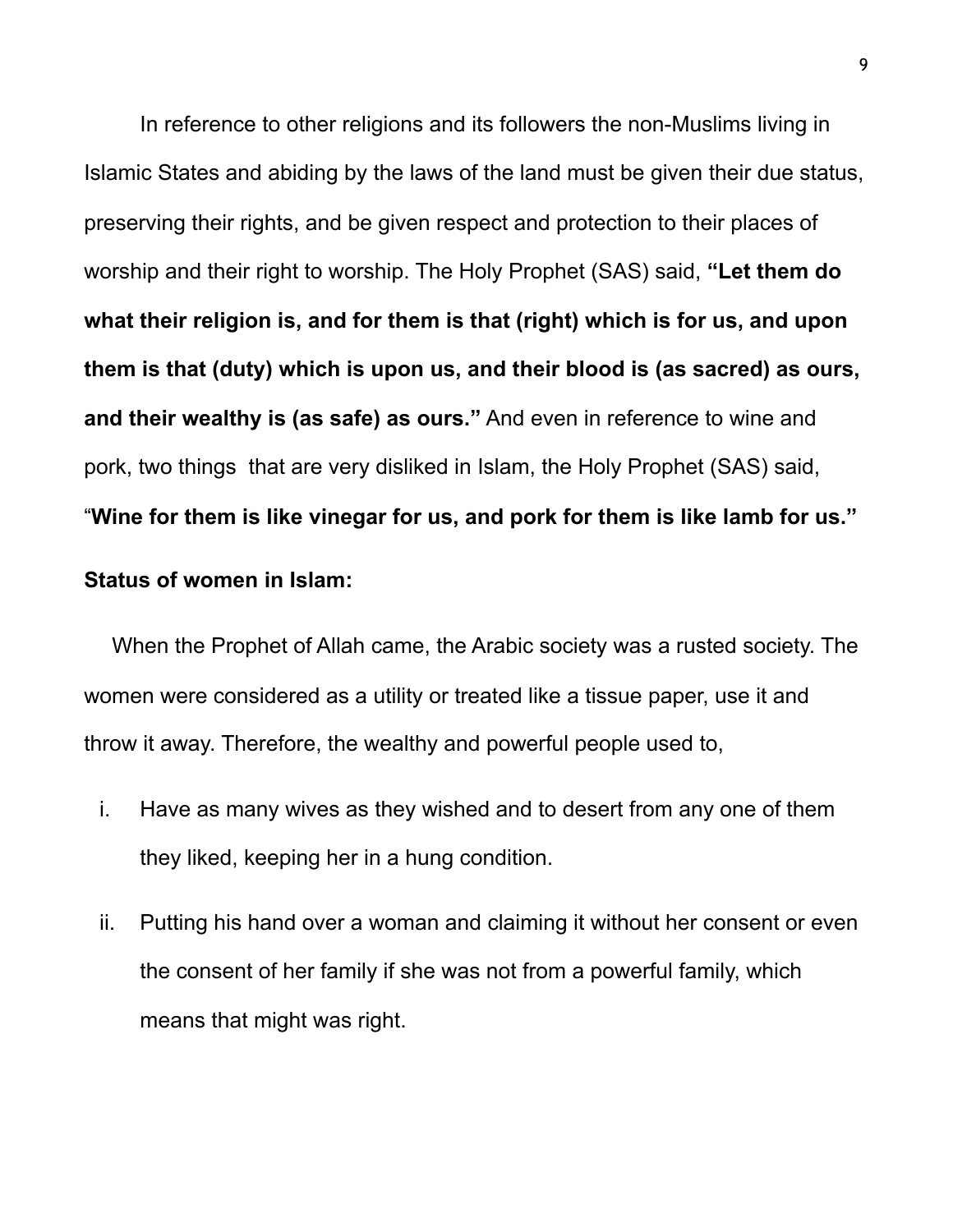- iii. Marrying the widow of his father, brother, uncle, etc, without her consent as a type of inheritance, without giving her share of inheritance.
- iv. Stopping the widow of their kith and kin unless someone paid a specific amount to claim them, and that is why Allah said in the Holy Quran Surah An Nisa 4:19, **"O you who believed! It is not lawful for you that you should take women as a heritage against their will, or you stop them (to marry), so that you may take (back) some of what you have given them (the bridal money or gifts)."**

When the Prophet (SASA) came he told them that women are human as we are. In the Holy Quran in more than one place it is said "Ba'dukum Min Ba'din," which means equal to one another. Also, Allah said, **"O mankind, verily we created you from one male and one female (Adam and Eve, or by everyone's own father and own mother),"** which means equality – yes, different structure, different features, and different qualities are needed for the smooth running of this worldly system in individuals as well as in gender and sex, as Allah said in the Holy Quran Surah An Nisa 4:32, **"And covet not by which Allah has made some of you excel others, man will have a lot of what they have availed (naturally), and women will have a lot of what they have availed, and ask Allah for his grace, verily Allah is the all knower of everything."** This verse means that qualities to every gender is natural and each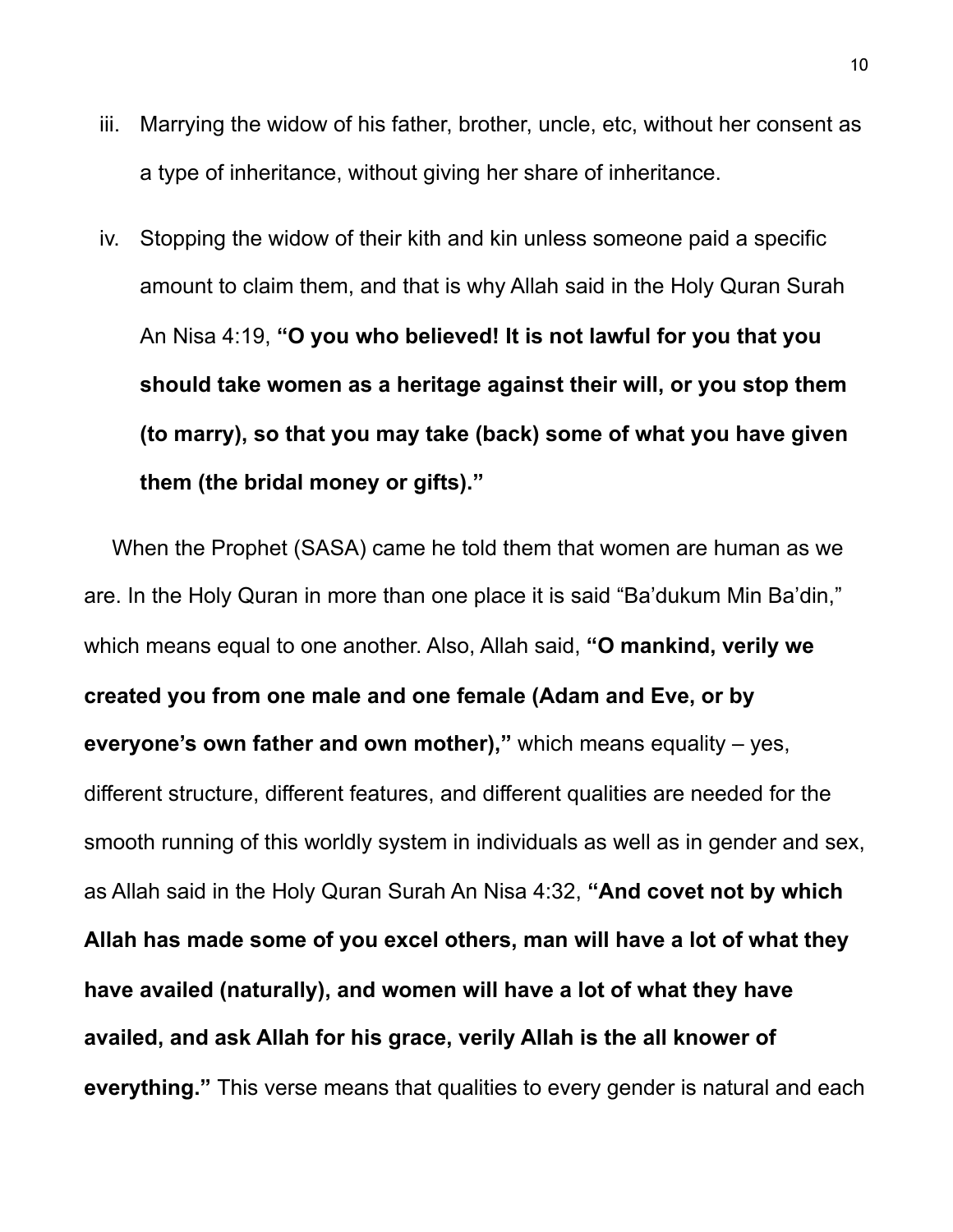gender has its rights and duties based on that, so every gender may stay in its own limits of their rights and duties, because interference in the field of the opposite gender will create a mess.

Based on that Allah has placed the duties of earning and protection on the male gender, as Allah said in the Holy Quran Surah An Nisa 4:34, **"Men are "Qawwam" (responsible of affairs) of women, since Allah has made them excel one another, and as they (the men) spend their wealth. So the righteous women are obedient, guarding in absence as Allah have made them guard."** So there is no earning and defense responsibility on women, they have to take care and guard the house, property, children, and their own chastity in the absence of their husband.

 The Shariah has given due importance to women in marriage; for their consent to accept, and fixing bridal money as a gift and mark of respect. The Prophet (SAS) said regarding women that, **"Paradise is beneath the feet of mothers."** He also said, **"The best one in the eyes of Allah is one who is good for his family."** He also said that **"In daughters there is blessing, they beautify and adorn the happiness, they are the supporters in difficulties, and they are the nurses in times of sickness."**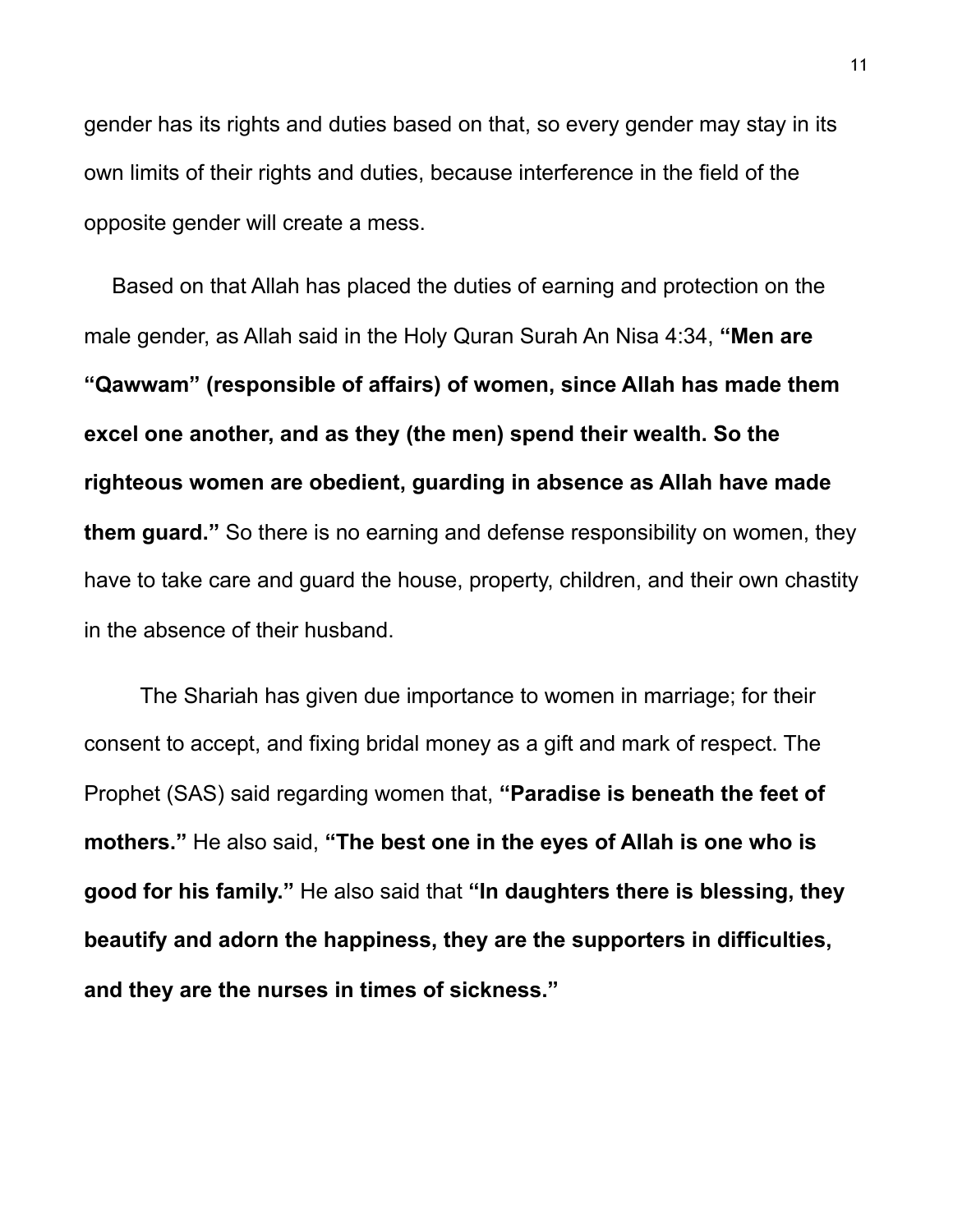## **Basic sources of Islam:**

 The basic sources of Islam are the Holy Quran, and the sayings, practices, and its interpretation from the Holy Prophet (SAS); as the Holy Prophet (SAS) was a perfect role model for human beings in every walk of life and he is the last and final Prophet of God Almighty.

 Islam is a complete system of life and it contains creeds, deeds, ways of worship, ways of family life, and the best structure that ensures its proper functioning. Islam also governs the ways of contracts and transactions, the establishment of a State and Government, courts and procedural systems to deal with crime and torts, and ways for an international system that governs its affairs with other states in the most humane manner.

## **Concept of Dawah and Jihad:**

 The idea that Islam was spread by the sword and by force is a very wrong and prejudicial concept. This notion is absolutely false. Islam is a religion of "Dawah," which is a call and an invitation towards Islam, to convince people to accept and follow Islam through reason and by way of example. Dawah is the only means through which Islam has ever spread. For example, had it been through force or coercion, there would not have been a single non-Muslim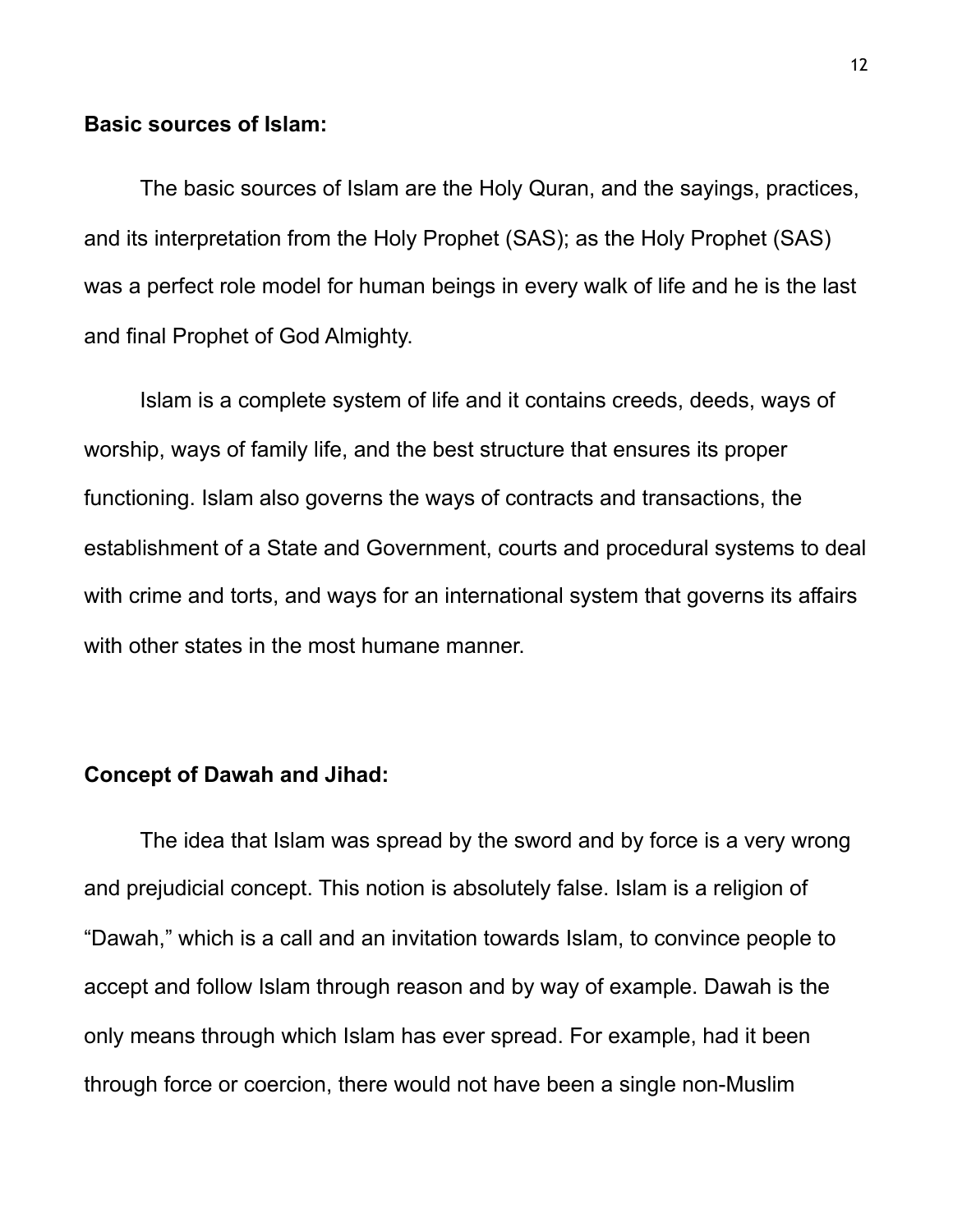remaining in India, where the Muslims ruled for more than a thousand years and yet non-Muslims are still in majority. And in Spain where the Muslims ruled for over eight hundred years but the vast majority of the people remained non-Muslims. Allah (SWT) said 2-256; "**There is no compulsion in religion."** However, when a person becomes a Muslim then he or she will be ordered to fulfill what is mandatory and to abstain from what is forbidden and wrong.

 Jihad is a form of "Dawah." It is a form of struggle and an effort to strive hard to uplift you personally, spiritually, and intellectually to become a better Muslim, and this struggle is not just an individual struggle but a collective one. A Muslim must strive hard to improve society by purifying it from ills and evils. When a Muslim finds himself, his colleagues in faith, his State or Government facing challenges and conspiracies that can harm the Muslim community, then it is incumbent upon him as a Muslim to defend against these factors with any means at his disposal. These challenges and conspiracies can be internal or external; they can physically, mentally, spiritually, and financially harm the Muslim community. They can harm the self-respect, the dignity, and challenge the very existence and status of the Muslim people, depriving them of their very basic humanitarian rights. To defend oneself and the Muslim nation against such challenges is not just a responsibility but also a right of every Muslim. And if the conspirators are inclined towards reconciliation, a Muslim is bound to do the